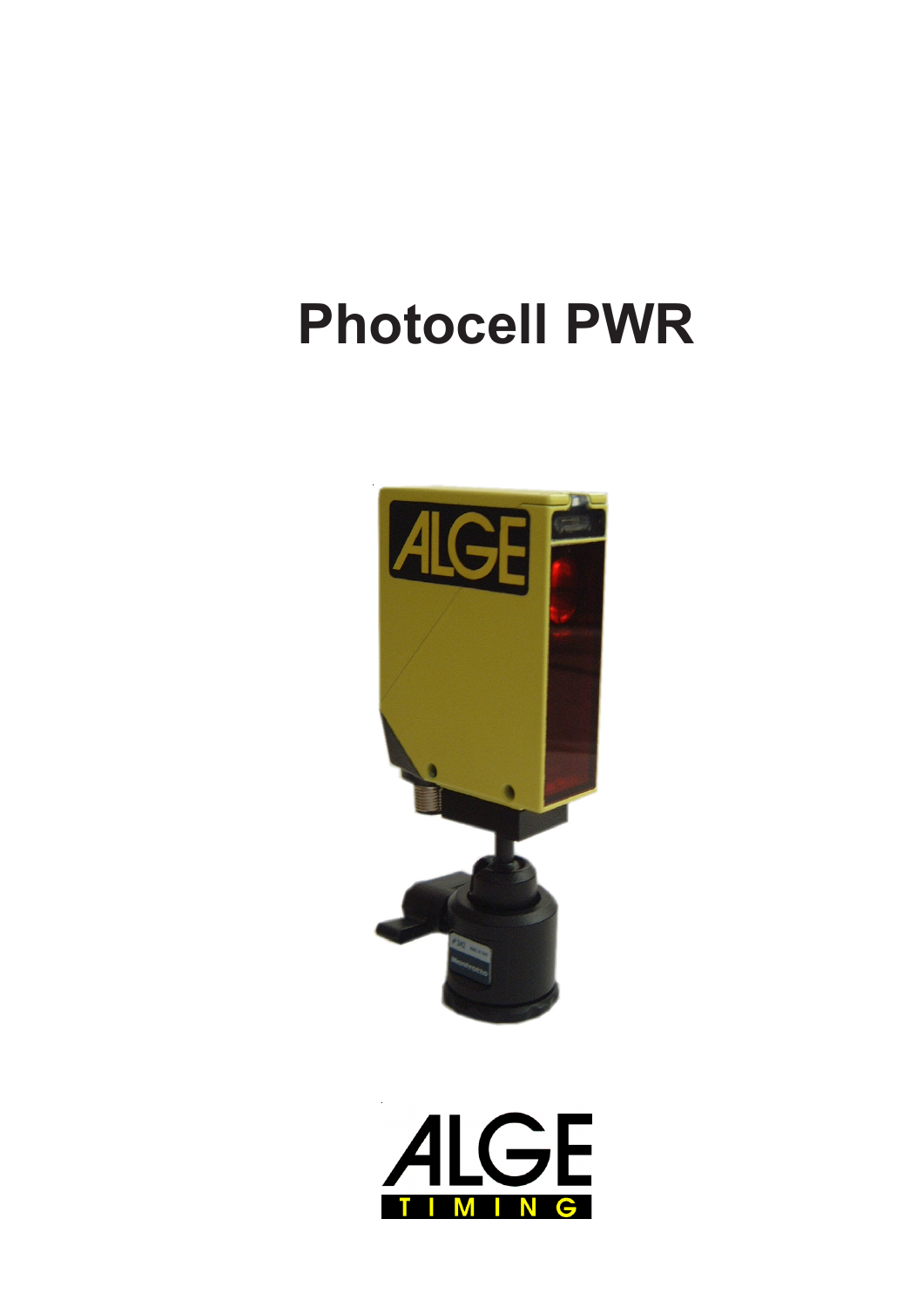

### **General**

- Read the manuel befor using the Photocell
- Connection, mounting and adjustment only by specialists
- Protect the device from humidity and pollution

The Photocell PWR and PWR-H is an optoelectronic sensor and is used for optical detection, of objects, animals, people etc.

# ALGE**-Photocell types**

| <b>Photocell</b>            | <b>Type</b>        | <b>Characteristic</b>          | <b>Distance</b> |
|-----------------------------|--------------------|--------------------------------|-----------------|
| <b>Reflection Photocell</b> | RLS <sub>1n</sub>  | reflector                      | about 1 to 28 m |
| Photocell                   | RLS1nd             | separate transmitter/receiver  | about 100 m     |
| Light sensor                | <b>PWR</b>         | without reflector              | $0.8$ to 2.5 m  |
| Light sensor                | PWR-H              | without reflector, with heater | $0.8$ to 2.5 m  |
|                             | RLS <sub>3</sub> c | 3-fold photocell               |                 |

### **Start-up**

#### **Set by Alge:**

- NPN-Contact (normally-open contact)
- light switching (switch position H)
- set on max. distance
- only for PWR-H: memory time switch on position  $t_0$
- only for PWR-H: time switch  $\mathfrak{t}_1$  has no function when memory time switch is set on  $\mathfrak{t}_\mathfrak{g}$
- only for PWR-H: time switch  $\mathfrak{t}_1$  has no function when memory time switch is set on  $\mathfrak{t}_\mathfrak{g}$

You can work with the Alge settings when you use the PWR or PWR-H with ALGE-Devices.

The panel plug can be turned from horizontal to vertical.To do that, you must connect the plug, than pull and turn.



### **Function with Alge settings:**

When an object passes the photocell in a distance between 0.1 and 2.5 m, the photocell will release.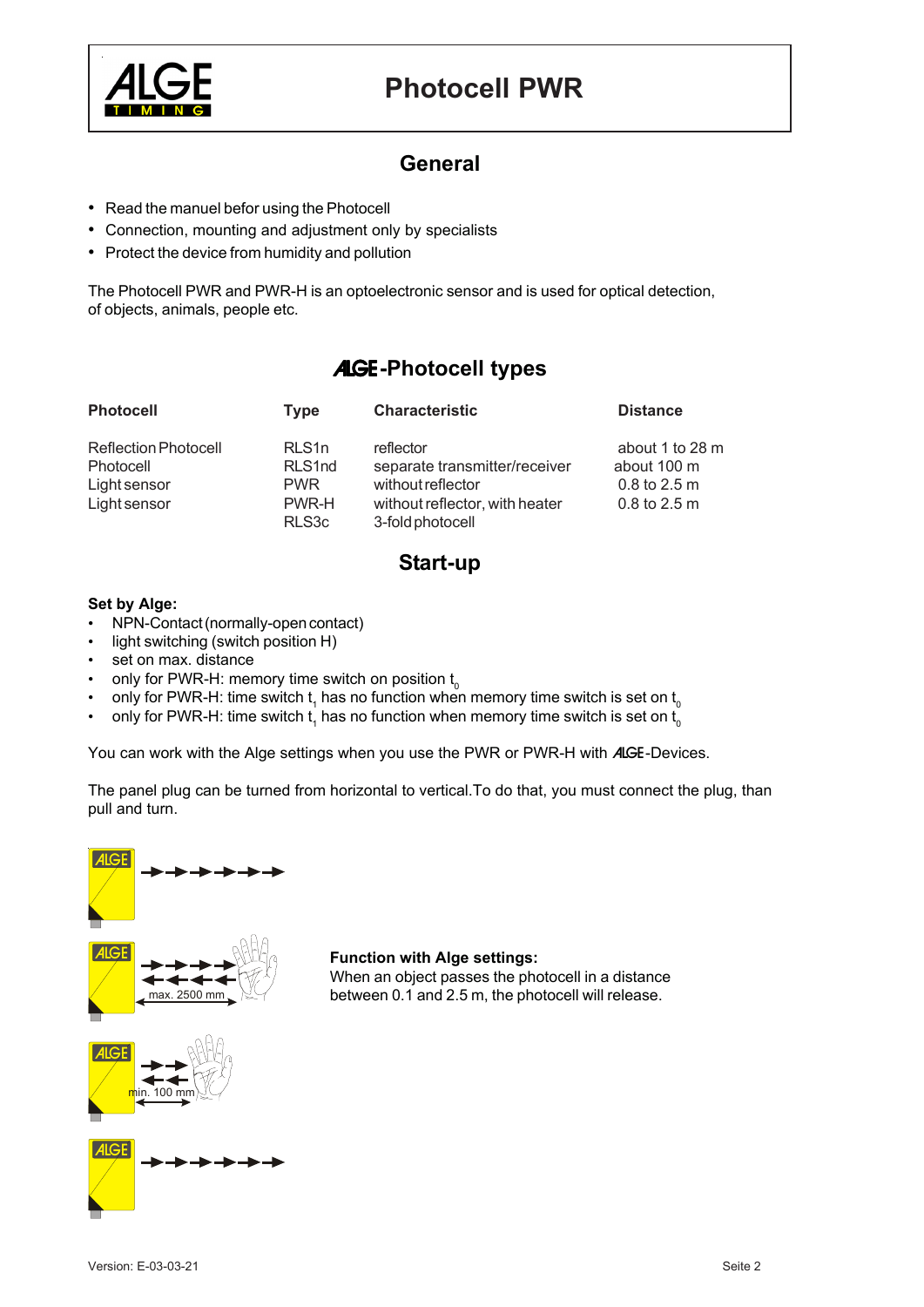

# **Setting options**

- Open the lid and the cover of the sensor, make sure no dirt gets into the device.
- Choose the switch positions  $H =$  light-switching; if light received, output  $(Q)$  switches  $D =$  dark-switching ; if light interrupted, output (Q) switches NPN = normally-open contact PNP = normally-close contact







### **Service**

The ALGE-Photocell PWR and PWR-H does not need service. But we recommend to clean the optical face and check the connectors periodically.